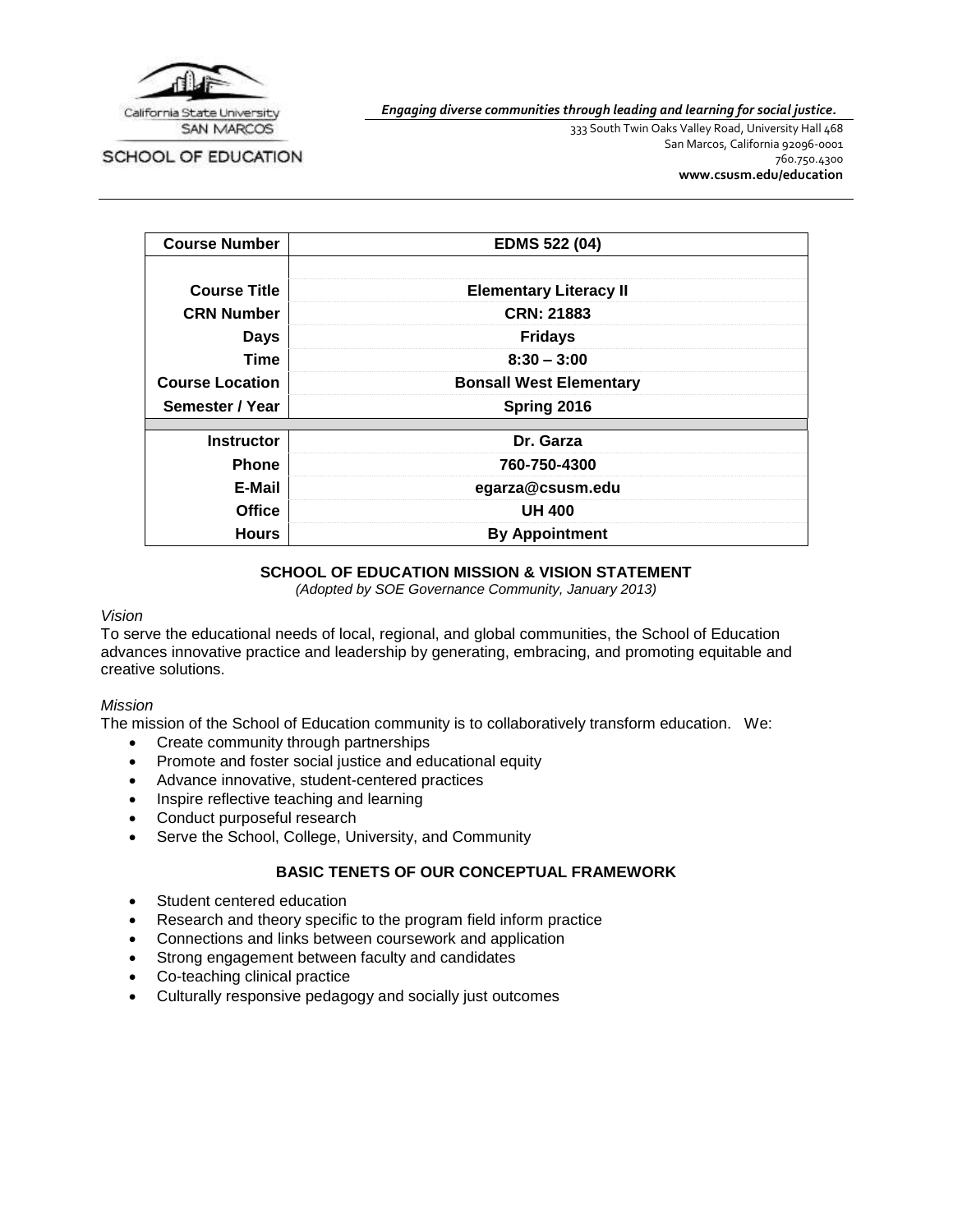# **TABLE OF CONTENTS**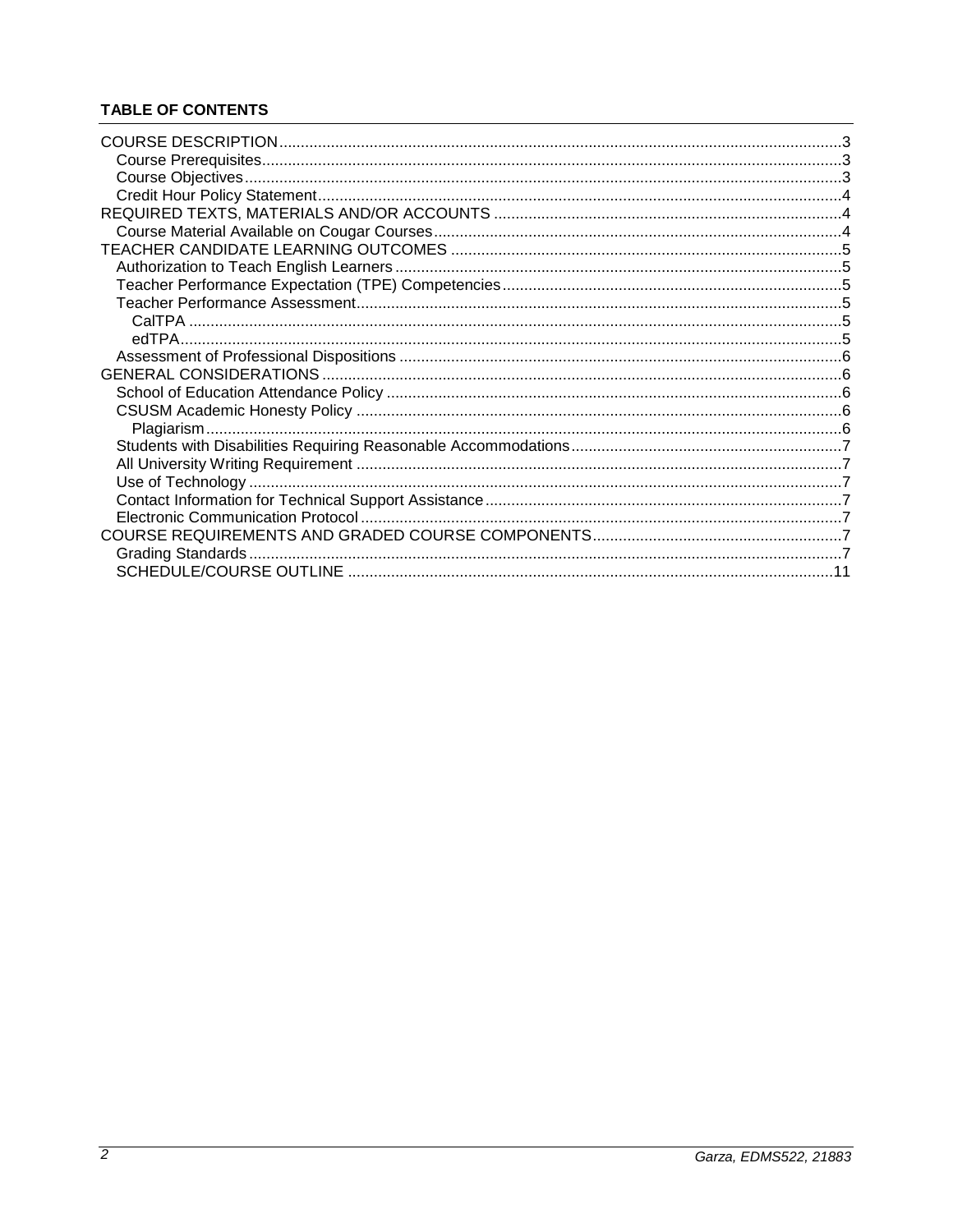# **COURSE DESCRIPTION**

<span id="page-2-0"></span>The primary aim of this course is for students to develop an understanding of the theory, methodology and assessment of English language arts and second language learning in integrated and inclusive elementary and middle school classrooms.

#### <span id="page-2-1"></span>**Course Prerequisites**

Admission to the Multiple Subject Teacher Credential Program

#### <span id="page-2-2"></span>**Course Objectives**

#### *Knowledge* –

Teacher candidates will:

- Gain an understanding of how a first and second language is acquired.
- Gain an understanding of the reading process and its relationship to thought, language and learning and the knowledge of reading content including: word analysis, fluency, vocabulary- academic language- and background knowledge, reading comprehension, literary response and analysis.
- Gain understanding of how to learn to read and write in first and second languages.
- Become familiar with how to deliver a comprehensive program of systematic, explicit instruction in reading, writing, listening, and speaking aligned to the ELA Common Core State Standards and ELD Standards and the ELA/ELD Framework (2014).
- Become familiar with multiple monitoring measures within the three basic types of assessments to determine students' progress towards state adopted content standards.
- Become familiar with differentiated reading instruction and interventions to meet the needs of the full range of learners who have varied reading levels and language backgrounds.

### *Skills* –

Teacher candidates will:

- Become sensitive observers of children's language using behaviors.
- Demonstrate knowledge and ability to utilize multiple monitoring measures within the three basic types of assessments to determine students' progress towards state adopted content standards: entry level assessment for instructional planning, monitoring student progress, and summative assessment.
- Be able to analyze and interpret results of children's reading and writing behaviors to plan effective and differentiated instruction and interventions.
- Demonstrate knowledge of components of effective instructional delivery in reading, writing and listening and speaking.
- Develop the ability to select appropriate materials and instructional strategies to meet the individual needs of students and use core instructional materials for both instruction and intervention.
- Develop the ability to differentiate literacy instruction in order to provide Universal Access.
- Learn how to organize the classroom for teaching reading and writing to the full range of learners who have varied reading levels and language backgrounds

# *Attitudes and Values* –

Teacher candidates will:

- Develop an appreciation for the natural language abilities children possess for processing and producing print.
- To appreciate the need and value of integrating reading writing into all curricular areas
- Affirm the importance of a rich environment for an effective language arts program.
- Develop a sensitivity to and appreciation for culturally and linguistically diverse learners.
- Develop a sensitivity to and appreciation for the importance of reading and writing for students' own personal and professional growth.
- Develop a respect for each student, his/her abilities and background and the student's right to instruction that meets his/her individual needs.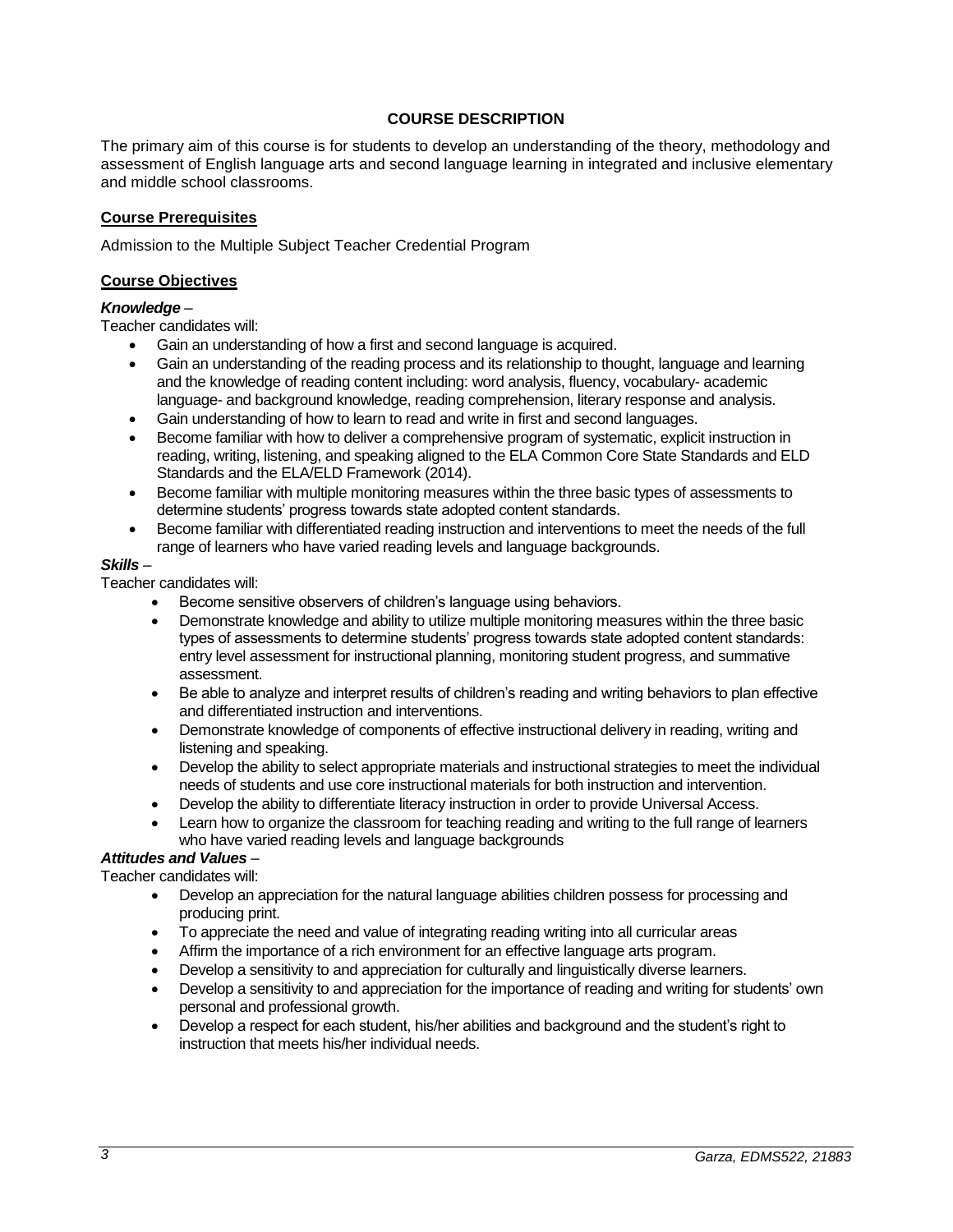# <span id="page-3-0"></span>**Credit Hour Policy Statement**

Students are expected to spend a minimum of two hours outside of the classroom each week for each unit of credit engaged in learning.

### **REQUIRED TEXTS, MATERIALS AND/OR ACCOUNTS**

<span id="page-3-1"></span>Cooper, J. D., Kiger, N., & Robinson, M., (2014). *Literacy: Helping Students Construct Meaning,* 9th Edition. Upper Saddle River, NJ: Prentice Hall. ISBN: 978-1285432427

Zarrillo, James. (2010) *Ready for Revised RICA: A Test Prep Guide* (3rd Edition) (ISBN: 9780137008681)

Jerry Johns (2010). *Basic Reading Inventory* (ISBN: 9780757551277)

### <span id="page-3-2"></span>**Course Material Available on Cougar Courses**

California Department of Education. (2014). 2014 ELA/ELD Framework Chapters http://www.cde.ca.gov/ci/rl/cf/elaeldfrmwrksbeadopted.asp

ELA/ELD Framework: (download the full framework approved July 2015): https://www.mydigitalchalkboard.org/cognoti/content/file/resources/documents/4b/4b6b5574/4b6b5574ba634 f2a0d505cc4b0e78013ab4a7f9a/FrameworkFINAL72415.pdf

National Common Core Initiative: http://www.corestandards.org/read-the-standards/

California Department of Education. (2013). California's common core state standards: English language arts & literacy in history/social studies, science, and technical subjects. http://www.cde.ca.gov/be/st/ss/documents/ finalelaccssstandards.pdf

California Department of Education (2012). Appendix A: Foundational Literacy Skills for English Learners (with alignment charts for ELD Foundational Literacy Skills and Common Core Reading Standards Foundational Skills) http://www.cde.ca.gov/sp/el/er/documents/sbeapdaliteracy.pdf

California Department of Education (2012). Appendix B: The California English Language Development Standards Part II: Learning About How English Works http://www.cde.ca.gov/sp/el/er/documents/sbeapdbhew.pdf

California Department of Education (2008). RICA content specifications. RICA Content] http://www.rica.nesinc.com/RC\_preparation\_materials.asp

Duguay, A., Massoud, L., Tabaku, L., Himmel, J., & Sugarman, J. (2013). Implementing the Common Core for English learners: Responses to common questions. (Practitioner Brief). Washington, DC: Center for Applied Linguistics.

Freeman & Freeman. (2004). Connecting Students to Culturally Relevant Texts & Cultural Relevance Rubric.

Freeman & Freeman. (2009). Distinguishing between Academic and Conversational Language, Ch 2. (pages  $23 - 44$ ).

Rivera, M. O., Moughamian, A. C., Lesaux, N. K., & Francis, D. J. (2008). Language and reading interventions for English language learners and English language learners with disabilities. Portsmouth, NH: RMC Research Corporation, Center on Instruction.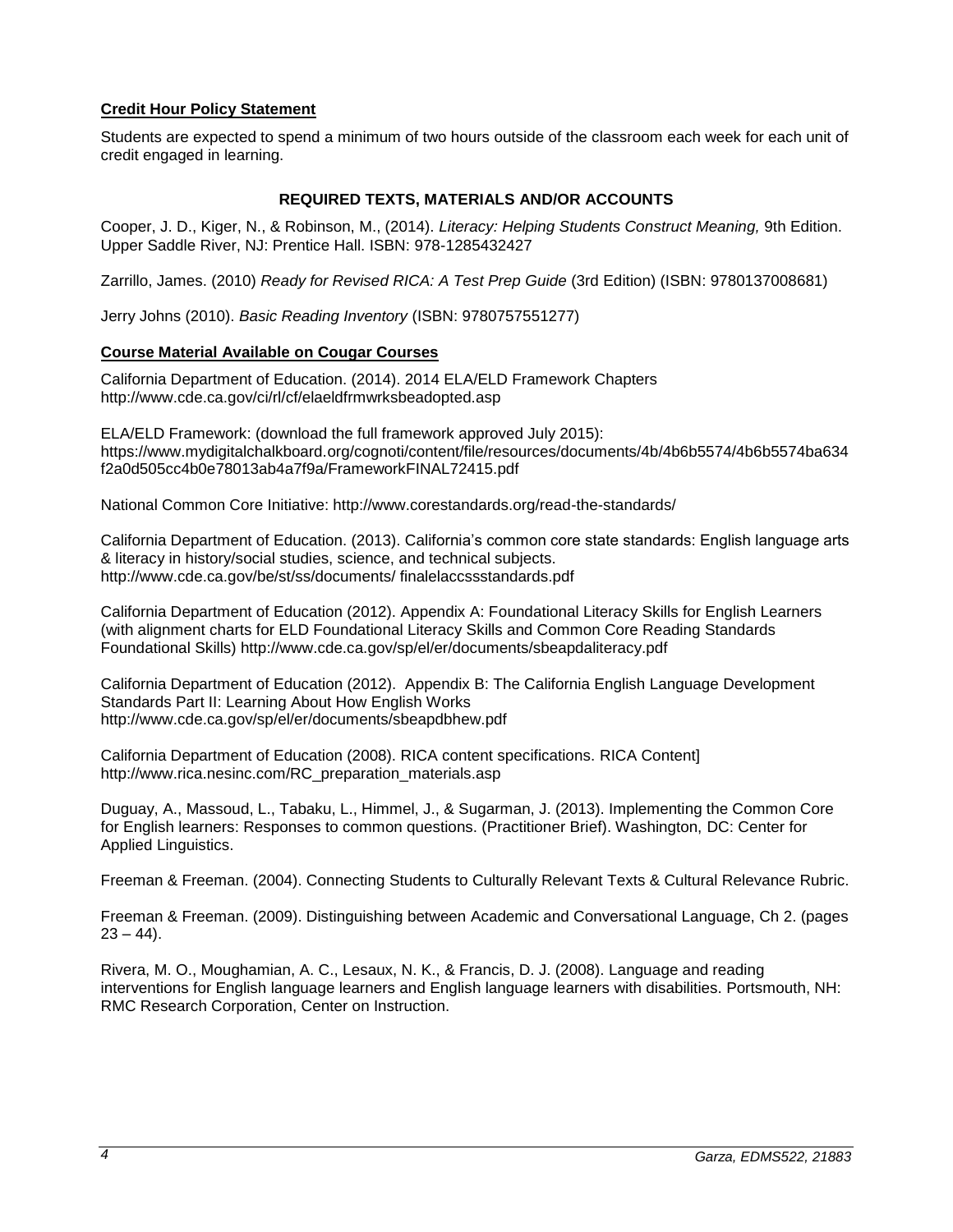# **TEACHER CANDIDATE LEARNING OUTCOMES**

### <span id="page-4-1"></span><span id="page-4-0"></span>**Authorization to Teach English Learners**

This credential program has been specifically designed to prepare teachers for the diversity of languages often encountered in California public school classrooms. The authorization to teach English learners is met through the infusion of content and experiences within the credential program, as well as additional coursework. Candidates successfully completing this program receive a credential with authorization to teach English learners. *(Approved by CCTC in SB 2042 Program Standards, August 02)*

### **Special Education**

Consistent with the intent to offer a seamless teaching credential in the School of Education, this course demonstrates the collaborative infusion of special education competencies reflecting inclusive educational practices.

### <span id="page-4-2"></span>**Teacher Performance Expectation (TPE) Competencies**

The course objectives, assignments, and assessments have been aligned with the CTC standards for Multiple Subject Credential. This course is designed to help teachers seeking a California teaching credential to develop the skills, knowledge, and attitudes necessary to assist schools and district in implementing effective programs for all students. The successful candidate will be able to merge theory and practice in order to realize a comprehensive and extensive educational program for all students. You will be required to formally address the following TPEs in this course:

TPE 1A- Subject-Specific Pedagogical Skills for Multiple Subject Teaching Assignments: Teaching English-Language Arts in a Multiple Subject Assignment

### <span id="page-4-3"></span>**Teacher Performance Assessment**

Beginning July 1, 2008 all California credential candidates must successfully complete a state-approved Teacher Performance Assessment (TPA), as part of the credential program of preparation. During the 2015- 16 academic year the CSUSM credential programs will use either the CalTPA (California Teacher Performance Assessment) or the edTPA (Educative Teacher Performance Assessment).

<span id="page-4-4"></span>Check with your program coordinator to determine which assessment is used for your credential program.

# **CalTPA**

To assist with your successful completion of the CalTPA, a series of informational seminars are offered over the course of the program. TPA related questions and logistical concerns are to be addressed during the seminars. Your attendance to TPA seminars will greatly contribute to your success on the assessment. The CalTPA Candidate Handbook, TPA seminar schedule, and other TPA support materials may be found on the SOE website:

<http://www.csusm.edu/education/CalTPA/ProgramMaterialsTPA.html>

#### <span id="page-4-5"></span>**edTPA**

Beginning in fall 2015, for newly entering initial candidates, the CSUSM assessment system is the edTPA. To assist with your successful completion of the edTPA, a capstone class is part of your curriculum. In this class edTPA related questions and logistical concerns are addressed. Additional support materials are available on the edTPA website: [http://www.edtpa.com/PageView.aspx?f=GEN\\_Candidates.html](http://www.edtpa.com/PageView.aspx?f=GEN_Candidates.html)

Additionally, to support your success in your credential program and with TPA, SOE classes use common pedagogical language, lesson plans (lesson designs), and unit plans (unit designs).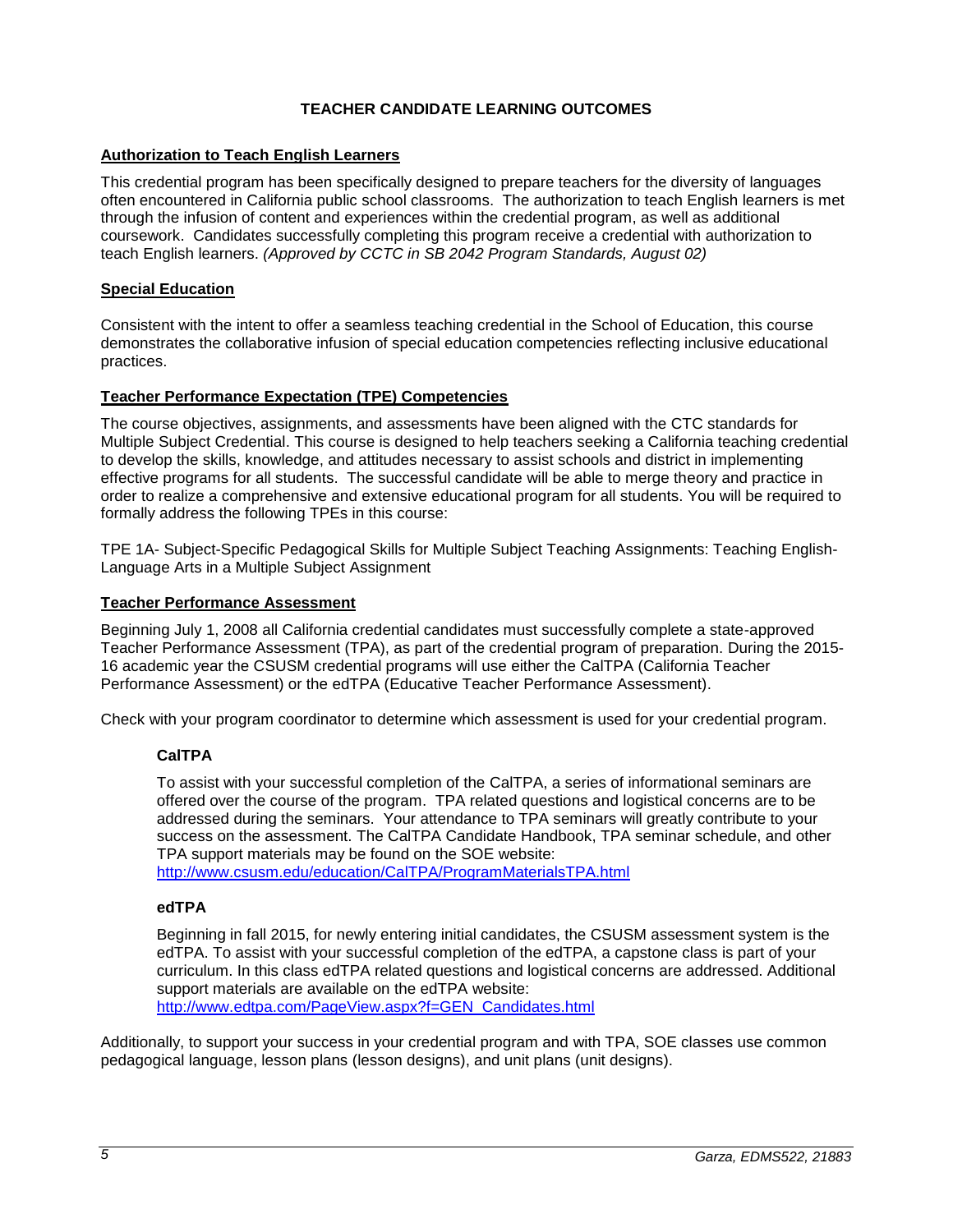# <span id="page-5-0"></span>**Assessment of Professional Dispositions**

Assessing a candidate's dispositions within a professional preparation program is recognition that teaching and working with learners of all ages requires not only specific content knowledge and pedagogical skills, but positive attitudes about multiple dimensions of the profession. The School of Education has identified six dispositions – social justice and equity, collaboration, critical thinking, professional ethics, reflective teaching and learning, and life-long learning—and developed an assessment rubric. For each dispositional element, there are three levels of performance - *unacceptable*, *initial target*, and *advanced target*. The description and rubric for the three levels of performance offer measurable behaviors and examples.

The assessment is designed to provide candidates with ongoing feedback for their growth in professional dispositions and includes a self-assessment by the candidate. The dispositions and rubric are presented, explained and assessed in one or more designated courses in each program as well as in clinical practice. Based upon assessment feedback candidates will compose a reflection that becomes part of the candidate's Teaching Performance Expectation portfolio. Candidates are expected to meet the level of *initial target* during the program.

# **GENERAL CONSIDERATIONS**

# <span id="page-5-2"></span><span id="page-5-1"></span>**School of Education Attendance Policy**

Due to the dynamic and interactive nature of courses in the School of Education, all candidates (course participants) are expected to attend all classes and participate actively. At a minimum, candidates (course participants) must attend more than 80% of class time, or s/he may not receive a passing grade for the course at the discretion of the instructor. Individual instructors may adopt more stringent attendance requirements. Should the candidate (course participants) have extenuating circumstances, s/he should contact the instructor as soon as possible. *(Adopted by the COE Governance Community, December, 1997).*

# <span id="page-5-3"></span>**CSUSM Academic Honesty Policy**

Students will be expected to adhere to standards of academic honesty and integrity, as outlined in the Student Academic Honesty Policy. All assignments must be original work, clear and error-free. All ideas/material that are borrowed from other sources must have appropriate references to the original sources. Any quoted material should give credit to the source and be punctuated accordingly.

Academic Honesty and Integrity: Students are responsible for honest completion and representation of their work. Your course catalog details the ethical standards and penalties for infractions. There will be zero tolerance for infractions. If you believe there has been an infraction by someone in the class, please bring it to the instructor's attention. The instructor reserves the right to discipline any student for academic dishonesty, in accordance with the general rules and regulations of the university. Disciplinary action may include the lowering of grades and/or the assignment of a failing grade for an exam, assignment, or the class as a whole.

Incidents of Academic Dishonesty will be reported to the Dean of Students. Sanctions at the University level may include suspension or expulsion from the University.

<span id="page-5-4"></span>Refer to the full Academic Honesty Policy at: [http://www.csusm.edu/policies/active/documents/Academic\\_Honesty\\_Policy.html](http://www.csusm.edu/policies/active/documents/Academic_Honesty_Policy.html)

#### **Plagiarism**

As an educator, it is expected that each candidate (course participant) will do his/her own work, and contribute equally to group projects and processes. Plagiarism or cheating is unacceptable under any circumstances. If you are in doubt about whether your work is paraphrased or plagiarized see the Plagiarism Prevention for Students website [http://library.csusm.edu/plagiarism/index.html.](http://library.csusm.edu/plagiarism/index.html) If there are questions about academic honesty, please consult the University catalog.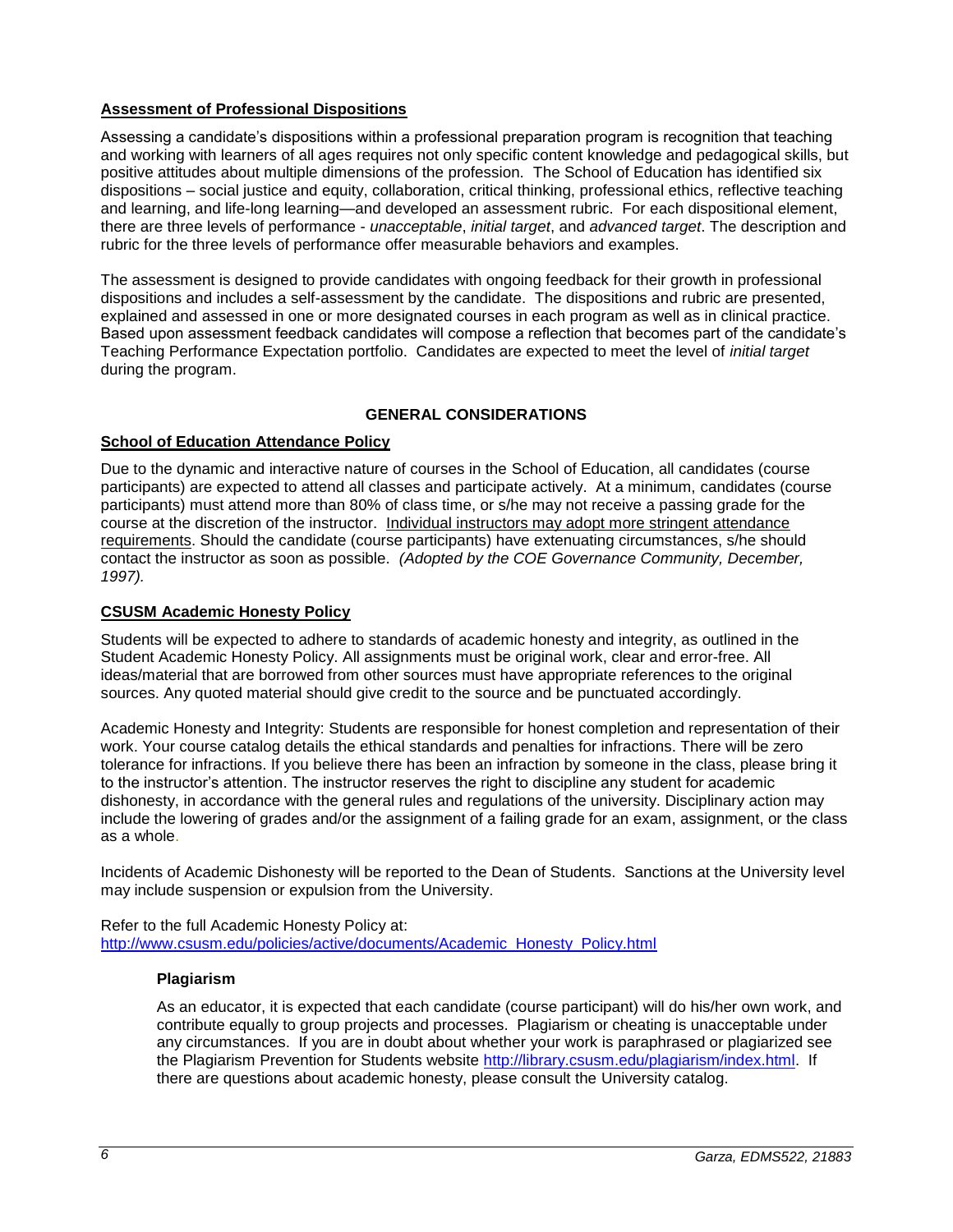# <span id="page-6-0"></span>**Students with Disabilities Requiring Reasonable Accommodations**

Students with disabilities who require reasonable accommodations must be approved for services by providing appropriate and recent documentation to the Office of Disabled Student Services (DSS). This office is located in Craven Hall 4300, and can be contacted by phone at (760) 750-4905, or TTY (760) 750- 4909. Students authorized by DSS to receive reasonable accommodations should meet with their instructor during office hours or, in order to ensure confidentiality, in a more private setting.

### <span id="page-6-1"></span>**All University Writing Requirement**

Writing requirements for this class will be met as described in the assignments. Every course at the university, including this one, must have a writing requirement of 850 words for a 1-unit course, 1700 words for a 2-unit course, and 2500 words for courses of 3 or more units.

### <span id="page-6-2"></span>**Use of Technology**

Candidates (Course participants) are expected to demonstrate competency in the use of various forms of technology (i.e. word processing, electronic mail, Moodle, use of the Internet, and/or multimedia presentations). Specific requirements for course assignments with regard to technology are at the discretion of the instructor. Keep a digital copy of all assignments for use in your teaching portfolio. All assignments will be submitted online, and some will be submitted in hard copy as well. Details will be given in class.

### <span id="page-6-3"></span>**Contact Information for Technical Support Assistance**

If you need any technical support, contact IITS Student Help Desk: http://www.csusm.edu/sth/.

#### <span id="page-6-4"></span>**Electronic Communication Protocol**

Electronic correspondence is a part of your professional interactions. If you need to contact the instructor, email is often the easiest way to do so. It is my intention to respond to all received e-mails in a timely manner. Please be reminded that e-mail and on-line discussions are a very specific form of communication, with their own nuances and etiquette. For instance, electronic messages sent in all upper case (or lower case) letters, major typos, or slang, often communicate more than the sender originally intended. With that said, please be mindful of all e-mail and on-line discussion messages you send to your colleagues, to faculty members in the School of Education, or to persons within the greater educational community. All electronic messages should be crafted with professionalism and care.

Things to consider:

- Would I say in person what this electronic message specifically says?
- How could this message be misconstrued?
- Does this message represent my highest self?
- Am I sending this electronic message to avoid a face-to-face conversation?

In addition, if there is ever a concern with an electronic message sent to you, please talk with the author in person in order to correct any confusion.

# **COURSE REQUIREMENTS AND GRADED COURSE COMPONENTS**

<span id="page-6-5"></span>Students are expected to: keep a digital copy of all assignments, complete assigned readings prior to the class sessions, edit word-processed assignments prior to submission, use American Psychological Association (APA) format and turn assignments in on time. Late assignments will not be accepted unless permission by the professor is given by email PRIOR to the due date in response to Candidate request for an extension via email PRIOR to the due date.

# <span id="page-6-6"></span>**Grading Standards**

In order to earn a teaching credential from the state of California, you must maintain a B average (3.0 GPA) and cannot receive below a C+ in any course in your teacher education program.

| <b>Grading Scale</b> |                                  |                         |  |
|----------------------|----------------------------------|-------------------------|--|
| $93\% = A$           | $90\% = A - 87\% = B + 83\% = B$ | $80\% = B - 78\% = C +$ |  |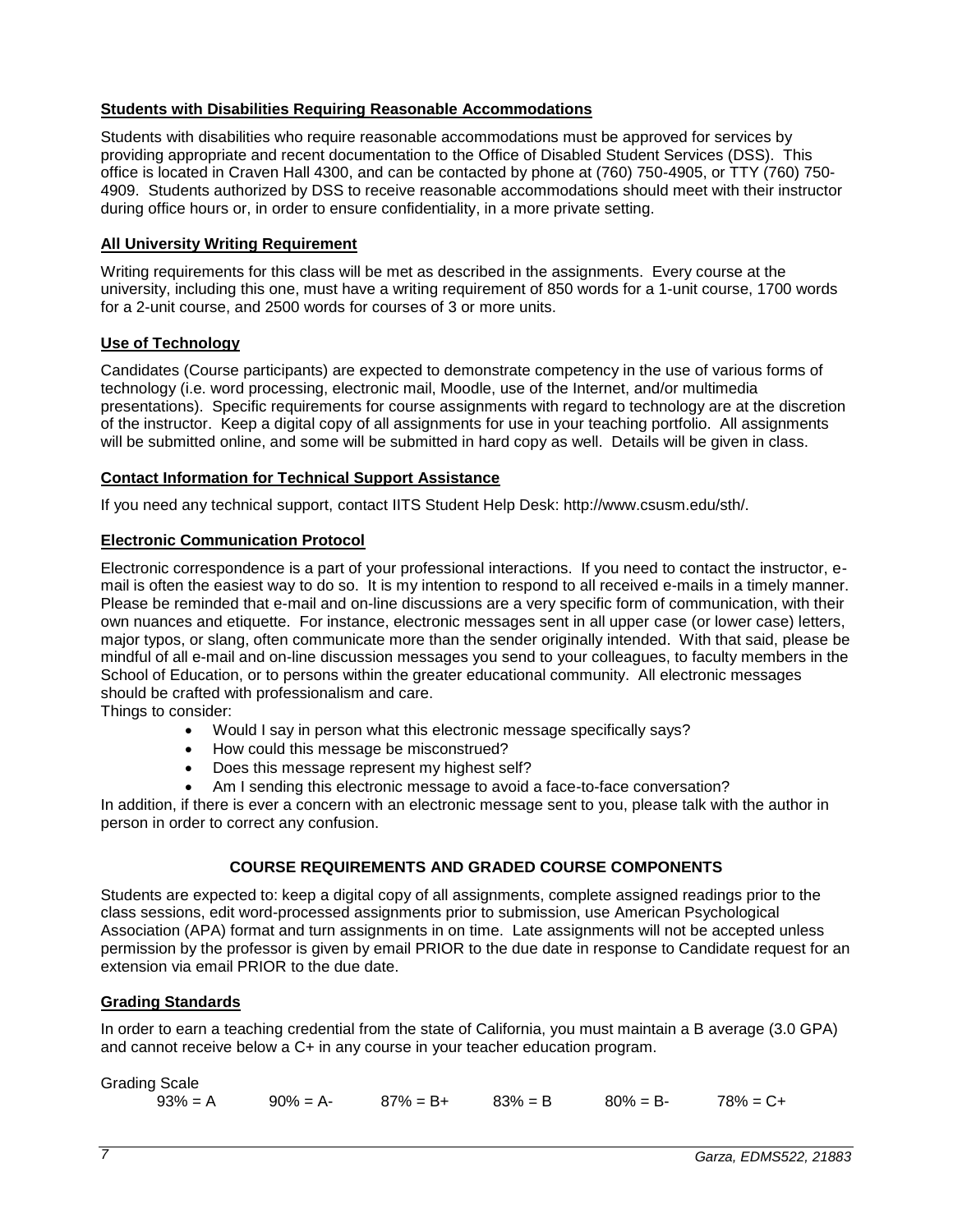| <b>Assignments</b>                          | %  |
|---------------------------------------------|----|
| <b>Literacy Case Study</b>                  | 20 |
| Readings response activities                | 15 |
| <b>RICA</b> domains activities              | 15 |
| Writing instruction & assessment activities | 20 |
| ELA/ELD academic language activities        | 15 |
| Literary arts options                       | 15 |
| No Final Exam                               |    |

#### . *Literacy Case Study*

The Literacy Case Study is described in detail in the Literacy Case Study Handbook available on cougar course. Candidates should refer to the Literacy Case Study Handbook for detailed information and instructions for this assignment. **The Literacy Case Study focuses on the analysis of student performance data to inform the development of instructional planning in literacy.** Candidates conduct literacy assessments with *one* child who is a reader, analyze and interpret the resulting data, describe the child's strengths and needs in literacy and develop instructional recommendations of specific instructional strategies to support the child's progress in literacy. It is recommended that s/he be in the upper elementary grades (3– 6) and be reading below his/her current grade level. Candidates place the completed assessment forms in the appendix handed in to the professor, including a parent permission (consent) form. All sections of the case study (listed below) must be combined in one document to be submitted to cougar course.

|                                   | Literacy Case Study checklist (see handbook for descriptions, graphic organizers & rubrics)                                                                                                      |
|-----------------------------------|--------------------------------------------------------------------------------------------------------------------------------------------------------------------------------------------------|
| $\Box$                            | Student Profile: (paragraph summary based on items listed in handbook, including EL typology factors)                                                                                            |
| $\begin{bmatrix} 1 \end{bmatrix}$ | Anecdotal Notes / Teacher's notes: (at least 3 notes)                                                                                                                                            |
| $\begin{bmatrix} 1 \end{bmatrix}$ | Reading Attitude Survey: (summary of findings)                                                                                                                                                   |
| $\Box$                            | Writing Sample Analysis: (rubric score accompanied by example/evidence)                                                                                                                          |
| $\begin{bmatrix} 1 \end{bmatrix}$ | Other (optional)                                                                                                                                                                                 |
| $\Box$                            | IRI Word Recognition: (table of levels for independent, instructional, frustration)                                                                                                              |
| $\Box$                            | IRI Comprehension: (table of levels for independent, instructional, frustration)                                                                                                                 |
| $\begin{bmatrix} 1 \end{bmatrix}$ | Data Analysis Grid                                                                                                                                                                               |
| $\begin{bmatrix} 1 \end{bmatrix}$ | Description of Student's Literacy strengths: (paragraph summary)                                                                                                                                 |
| $\Box$                            | Description of Student's Literacy needs: (paragraph summary)                                                                                                                                     |
| $\Box$                            | Recommendations (use graphic organizer in handbook to organize this section) that include<br>differentiation appropriate for their case study student based on student English PLD and typology. |
| $\Box$                            | Instructional plan that includes differentiation appropriate for their case study student based on<br>student English PLD and typology.                                                          |

# *Writing: Writing Instruction Strategy*

Candidates demonstrate (model) writing instruction strategies for teaching writing with academic language. Each Candidate is assigned a writing instruction strategy or may select a strategy to use upon instructor approval. The Candidate becomes familiar with the strategy and teaches it to their peers in the class. Candidates prepare a report that includes the following information: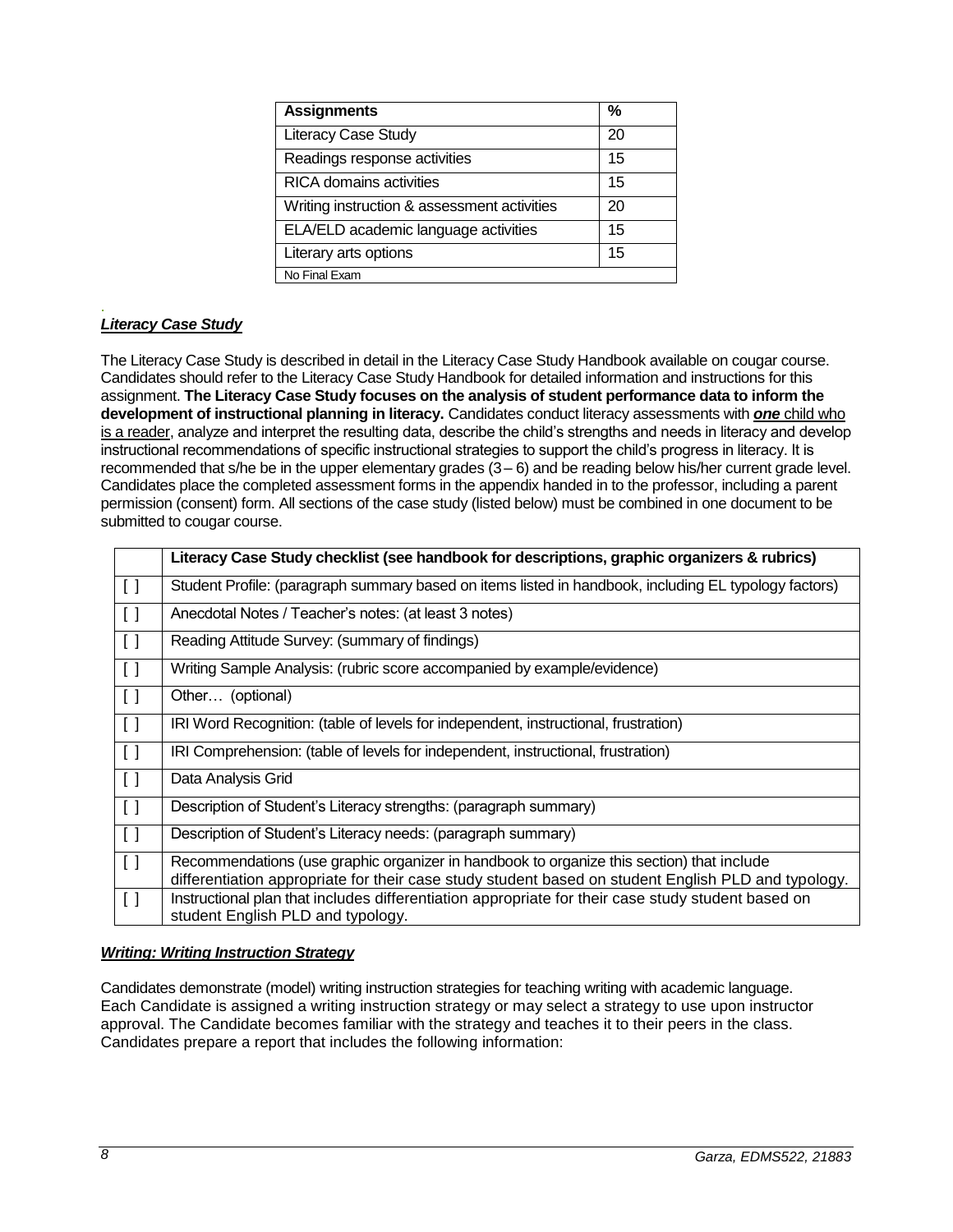### **Writing Instruction Strategy Report Guide**

The name of assigned writing strategy you taught What ELD standard does this strategy focus on? (EL student at the "expanding" proficiency level) How specifically does this strategy help the student to develop in writing? Provide a photo of yourself demonstrating your strategy (i.e., materials being used…) A lesson plan for teaching the writing strategy

# *Writing: R.A.F.T.S. Prompt*

R.A.F.T.S. is a writing strategy that helps students focus on their role as a writer, the audience they will address, the varied formats for writing, and the topic they'll be writing about. This strategy helps writers to narrow the focus of their idea for writing. For this assignment, Candidates select either a narrative text or an expository text and design a R.A.F.T.S. writing prompt for that text. The prompt must follow the R.A.F.T.S. prompt template.

| R: role                                |  |  |  |
|----------------------------------------|--|--|--|
| A: audience                            |  |  |  |
| F: format                              |  |  |  |
| T: topic                               |  |  |  |
| S:strong verb                          |  |  |  |
| The prompt written in a paragraph form |  |  |  |
|                                        |  |  |  |

Candidates will share the RAFTS he/she designed with a partner, who will create a draft in response to the R.A.F.T.S. prompt during a round table sharing session in class. Candidates should submit a report that includes the following information (in one document).

### **R.A.F.T.S Report Guide**

Your R.A.F.T.S. writing prompt for a text (narrative or expository). The prompt should be organized and formatted according to the R.A.F.T.S. prompt template

The answers to the following questions: (Your partner can help you answer these questions.) What do you like best about this R.A.F.T.S. prompt and/or what makes it particularly interesting and engaging? What specific area of student's writing development will this particular R.A.F.T.S. prompt support? How? A photo of the product your partner created in response to the prompt

# *Writing: Assessing Writing Samples*

Candidates bring a student writing sample to class. Candidates learn how to use the criteria on the rubric for the 6 traits of writing to evaluate writing. Then, Candidates then apply what they have learned to scoring the student writing samples that they have brought to class.

# *ELA/ELD: If-Then Thinking Chart*

Candidates complete two distinct "If-Then" Thinking Charts for a literacy topic. A list of topics will be provided by the professor. Each chart must list at least 3 distinct needs students might experience for the given topic. For each need, TCs must list at 2 to 3 different strategies that a teacher could use to help the student in the areas of need. Finally, TCs must pick one strategy and write a concise but salient rationale for why this strategy would work. Examples are posted on cougar course. The completed charts are submitted to the *IF-Then Thinking* assignment tab on cougar course.

| <b>IF-THEN Chart Template</b> |                                         |                                                  |                                                                                                              |  |
|-------------------------------|-----------------------------------------|--------------------------------------------------|--------------------------------------------------------------------------------------------------------------|--|
| Literacy<br><b>TOPIC</b>      | IF<br>Student has this learning<br>need | THEN<br>Try using one of these 2-3<br>strategies | <b>Rationale</b><br>I picked the strategy<br>called<br>The reason it will help<br>this reader progress<br>IS |  |

IF-THEN Chart Template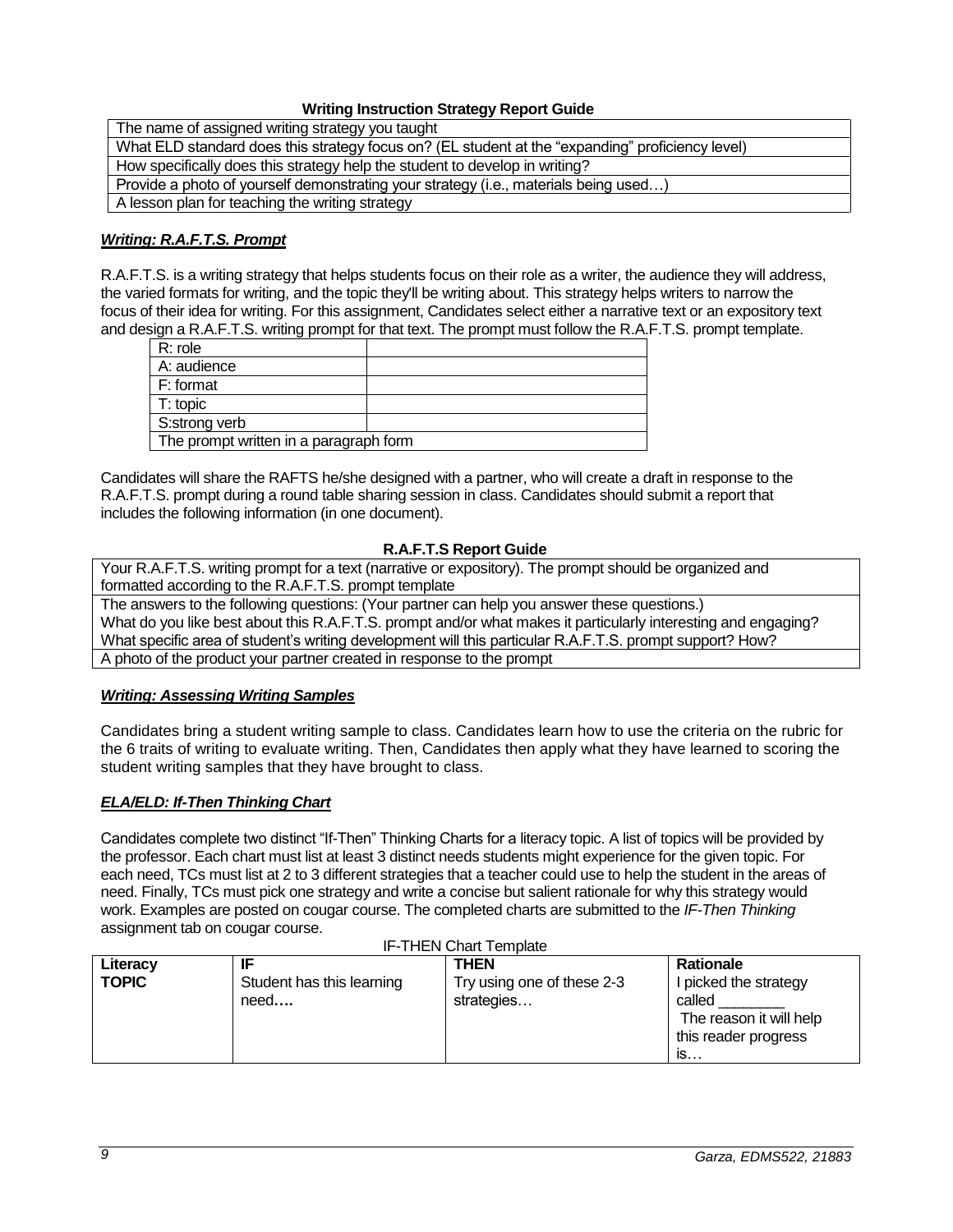# *ELA/ELD: Expository Vocabulary*

In *Teaching Children to Read*, Reutzel and Cooter (2012), explain various instructional activities to support students developing their academic vocabulary. Candidates become familiar with these instructional practices for developing for helping students develop academic vocabulary related to a content area, such as social studies or science. Candidates develop an AW2 (pp. 229-231, 531), a BKA (p. 434), and a VKS (pp. 523, 524). Templates for each activity are posted on cougar course. Candidates submit their products in one document to the expository vocabulary assignment tab on cougar course.

### *ELA/ELD: Expository Fluency (BRFR)*

Candidates may choose to work in a pair with 1 other person and submit a collaboratively created product. Each product should be submitted to a separate assignment tab on cougar course. In *Teaching Children to Read*, Reutzel and Cooter (2012), explain how the "Before Reading Fluency Routine" helps students with reading textbooks. "It acquaints them with the new vocabulary found in the textbook chapter and the author's style while improving their rapid identification of new words" (p. 521) In this activity, Candidates select a passage, such as the end of chapter summary, directly from a social studies or science textbook. For the selected passage, candidates develop a "Before Reading Fluency Routine" week long plan for their chosen text, making sure to specify the words, phrases and sentence structures to focus on. Candidates write the BRFR on the template for the activity provided on cougar course. Candidates submit in one document both the BRFR and a paragraph explaining how this BRFR helps the students develop fluency in academic language and, in particular, how this BRFR will help students learning English.

#### *Literary Arts Options:*

All TCs will participate in the literary arts activities. However, Candidates are required to submit only one report on one of the literary arts activity options. Candidates choose the one option for which they would like to create a report to be submitted for credit to cougar course.

**Literature Circle:** Each literature circle group member takes a literature circle role. Possible roles include: Discussion Director, Passage Master, Word Wizard, Connector, Summarizer, Investigator, etc. Each group member reads the novel independently. While reading, he/she completes the work of his/her assigned roles and creates the associated materials to bring to the literature circle discussion. Candidates are encouraged to use role worksheets as a guide. You can download and print your role here:

http://www.ipadlitcircles.com/uploads/1/0/6/6/10664962/lit\_circles.role\_sheets.pdf. Please note that materials created for a literature circle role must be typed up in a digital format for submission. On the designated class session, literature circles meet for the book discussion. Candidates create a report that includes the following:

- A reflection on his/her literature circle experience
- How you might use lit circles in your classroom
- the potential benefits & challenges of literature circles for participants and/or teachers
- 1 photograph of any material(s) you created for your role.

**Read Across America/ Dr. Seuss Day 2016:** Candidates collaborate with the school Literacy Coach and grade level Classroom Teachers (with whom they tutor) to develop a program of activities for the *Read Across America Day* in the month of March. These activities utilize the arts to engage with literature. For this option, Candidates create a report to submit that includes the following:

- a summary of what you, your partner teacher, and the children did in this activity
- a reflection on what you think went well and what you've learned from this opportunity
- 1 photos that illustrate your project in the classroom

**Connecting Children with Dance and History Through Music:** Candidates participate an active and engaging workshop(s) to learn how to teach folk dance to students K-5. In addition, Candidates will learn the multiple advantages of using the literacies of music and dance to teach literacy, language and content. For this option, Candidates create a report to submit that includes the following:

- a summary of what you did in this activity
- a reflection on what valuable insights you have gained as a result of this workshop(s) how you plan to apply what you have learned about dance and/or music within your own teaching
- 1 photo of you participating in the workshop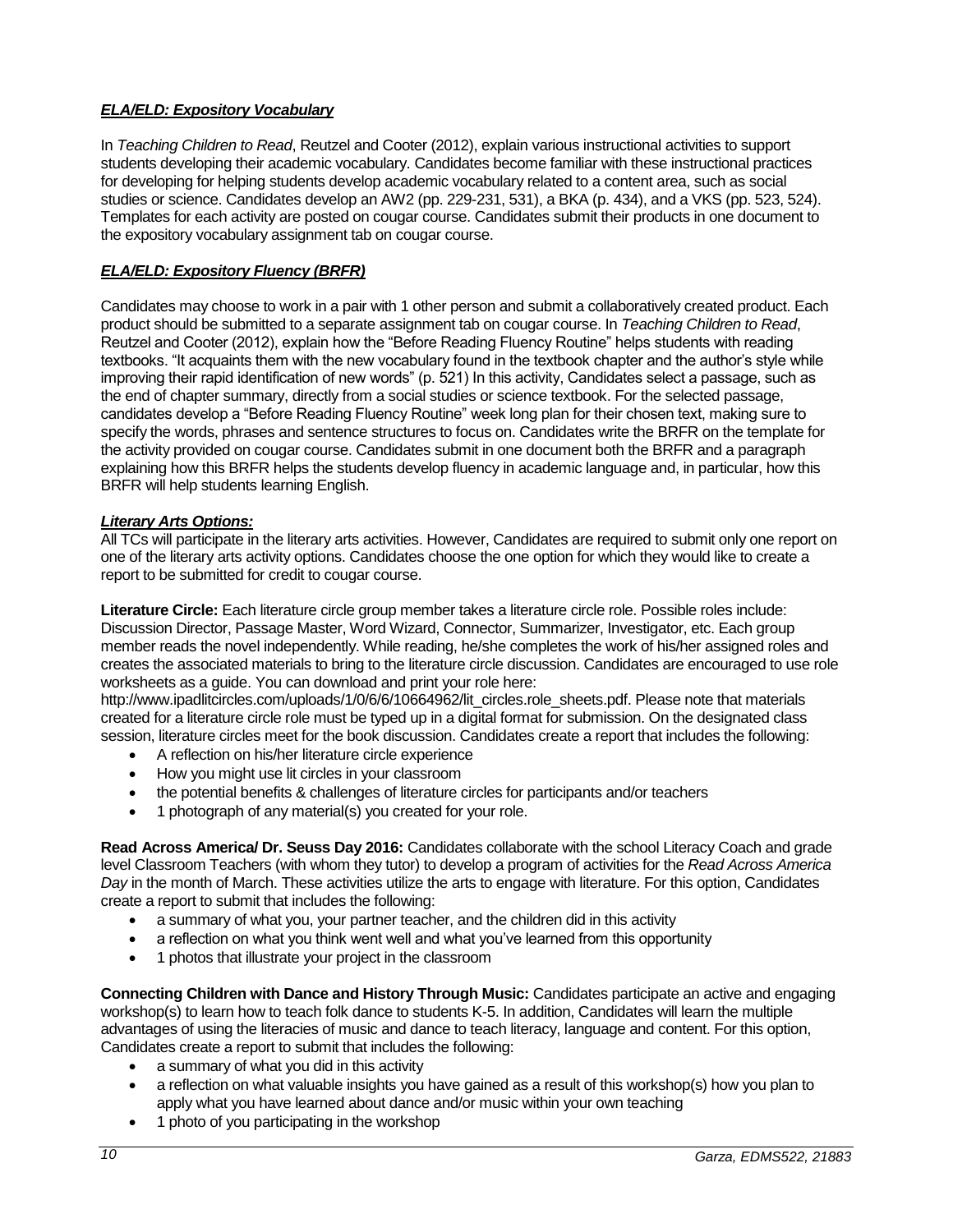# **SCHEDULE/COURSE OUTLINE**

<span id="page-10-0"></span>

| <b>Dates</b>     | <b>Topics</b>                                                             | <b>Readings &amp; Due Dates</b>               |
|------------------|---------------------------------------------------------------------------|-----------------------------------------------|
| Session 1        | Intro to Lit Case Study: student profile, RAS, anecdotal notes,           | Readings:                                     |
| Friday           | explanation of the IRI                                                    | CA ELA/ELD Framework                          |
| Jan 29           | Compare/contrast progress monitoring & diagnostic assessment in           | Zarrillo, (2010) RICA                         |
|                  | relation to Tier 1 and Tier 2 RTI instruction                             |                                               |
|                  | Intro to "If-Then Thinking": TCs use what they have learned about         |                                               |
|                  | match potential instructional strategies to assessed needs by             | Due:                                          |
|                  | creating their If-Then Thinking charts.                                   | If-Then Thinking Chart                        |
|                  | TCs continue learning the relationship between first language             |                                               |
|                  | literacy and second language development, typical patterns of L2          |                                               |
|                  | development and how to support positive language transfer. TCs            |                                               |
|                  | practice developing ELD instruction based on what they learn              |                                               |
|                  | about the interrelationships of ELA/ELD for "integrated" and              |                                               |
|                  | "designated" ELD instruction.<br><b>Resources</b>                         |                                               |
|                  | ELA & ELD power-point: Students Learning English: Developing              |                                               |
|                  | Language and Literacy in L2.                                              |                                               |
|                  | R&C Ch 10 & 430 & 449 Literacy Assessment                                 |                                               |
|                  | Q&U Ch 3: differentiated instruction for ELLs                             |                                               |
| Session 2        | Lit Case Study: R.A.S. data                                               | <b>Readings:</b>                              |
| Friday           | <b>RICA Domain Activities</b>                                             | CA ELA/ELD Framework                          |
| Feb <sub>5</sub> | Intro to writing instruction strategies for 6 Traits of writing and       | Zarrillo, (2010) RICA                         |
|                  | writing sample analysis                                                   | Freeman & Freeman                             |
|                  | Intro to academic language: Identify the characteristics of               | (2009), Distinguishing                        |
|                  | academic language in essay by Dolores (Freeman article) and the           | between Academic and                          |
|                  | specific kinds of feedback students learning English need to              | Conversational Language                       |
|                  | develop academic English in their writing. (F&F 2009)                     | Ch 2 (pages $23 - 44$ )                       |
|                  | Intro to effective integrated ELD strategies for academic English         |                                               |
|                  | development and academic success as they learn to use English,            |                                               |
|                  | learn content through English and learn about English.                    | DUE:                                          |
|                  | TCs use the generous reading approach while reading texts                 | <b>Reading Response</b>                       |
|                  | written by ELs:looking beyond grammar and spelling miscues to             | Activities                                    |
|                  | focus on EL writer's message taking into consideration home               |                                               |
|                  | culture, L1/ L2, that ELs draw on as they write (353).                    |                                               |
|                  | <b>Resources</b>                                                          |                                               |
|                  | Academic Language PowerPoint                                              |                                               |
|                  | R&C Chapter 12: Reading 4 - 8 & RTI; ch 8 353 (generous rdg)              |                                               |
|                  | Q&U Ch 5: Skills for literacy success Ch 6: Strategies that count         |                                               |
| Session 3        | Lit Case Study: Analyze and score student writing sample using            | <b>Readings:</b>                              |
| Friday<br>Feb 12 | <b>RICA Domain Activities</b>                                             | CA ELA/ELD Framework                          |
|                  | Writing instruction strategy demonstrations<br>R.A.F.T.S writing activity | Zarrillo, (2010) RICA<br>Appendix B: Learning |
| <b>Bring</b>     | Writing Sentences: TCs learn about and practice sentence combining        | How English Works                             |
| writing          | activities that can be used in integrated and designated ELD              |                                               |
| sample           | instruction.                                                              | DUE:                                          |
|                  | <b>Resources</b>                                                          | <b>Reading Response</b>                       |
|                  | R&C Ch 8: writing & Chapter 12: Reading 4-8 & RTI                         | Activities                                    |
|                  |                                                                           | <b>RAFTS Report</b>                           |
| Session 4        | Lit Case Study: Analyze student data from the Informal Reading            | <b>Readings:</b>                              |
| Friday           | Inventory                                                                 | CA ELA/ELD Framework                          |
| Feb 19           | <b>RICA Domain Activities</b>                                             | Zarrillo, (2010) RICA                         |
|                  | TCs learn ELA CC demands for students learning English on                 | Duguay (2013)                                 |
|                  | students' performance (Duguay) and practice identifying language          | Implementing the                              |
|                  | functions, forms & vocabulary (semantic variety, cohesive links,          | <b>Common Core for English</b>                |